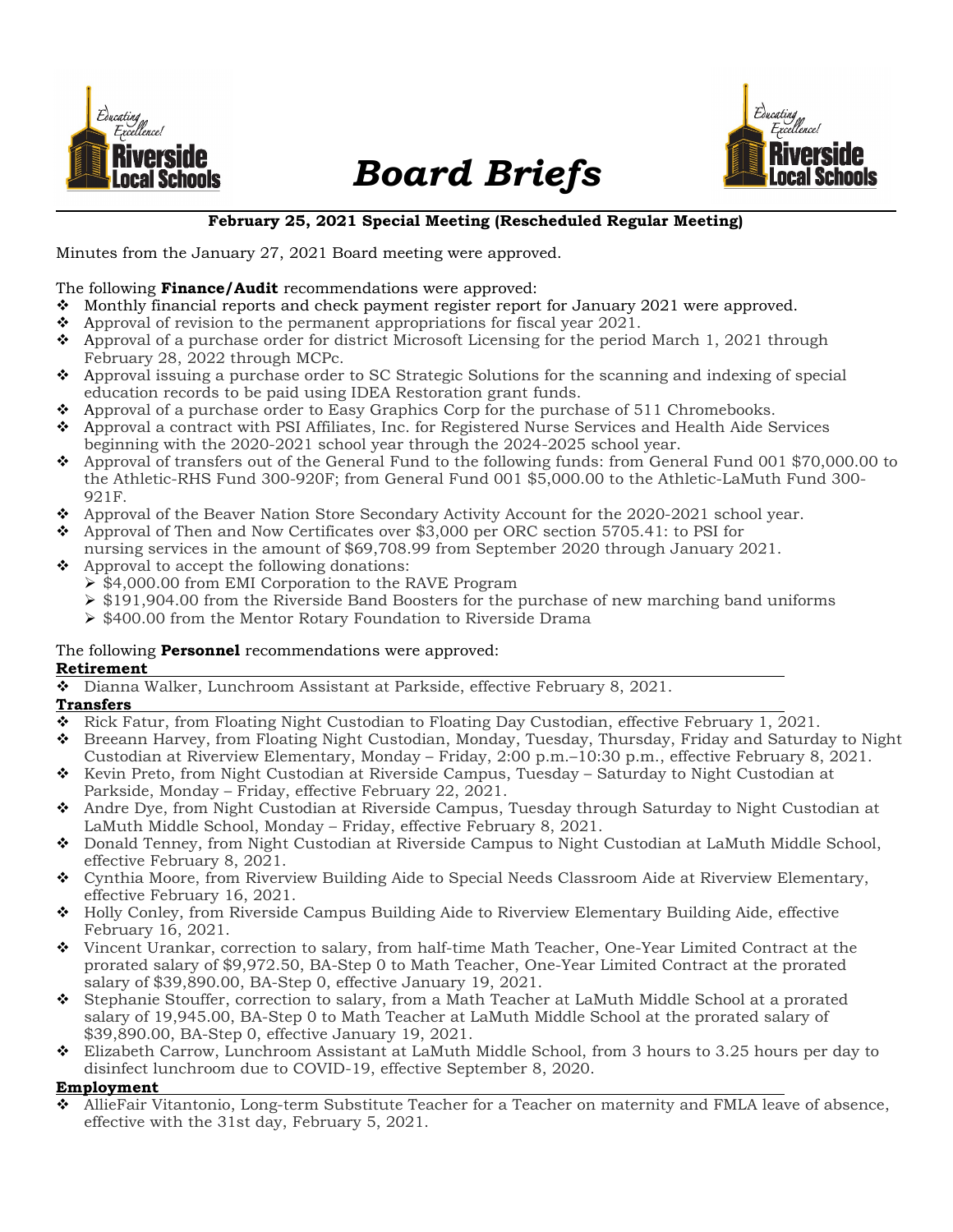- $\bullet$  Kathleen Aitken, Long-term Title Tutor at LaMuth Middle School, effective January 19, 2021 until the end of the 2020-2021 school year.
- Robert Babcock, Floating Night Custodian, Monday through Friday, One-Year Limited Contract, effective February 26, 2021.
- Justin Crissey, Riverside Campus Night Custodian, Tuesday through Saturday, One-Year Limited Contract, effective February 26, 2021.
- Annmarie Slocombe, Long-term title Tutor at Riverview Elementary, effective March 8, 2021 until the end of the 2020-2021 school year.
- Angelina French, Long-term Intervention Tutor at Parkside Elementary, effective February 26, 2021 until the end of the 2020-2021 school year.
- Emily Graff, Long-term Title Tutor at Melridge Elementary, effective February 26, 2021 until the end of the 2020-2021 school year, pending background check.
- Michelle Hribar, Long-term Title Tutor at Melridge Elementary, effective February 26, 2021 until the end of the 2020-2021 school year.
- Priscilla Sullivan, Building Assistant at Riverside Campus, One-Year Limited Contract, pending background check and aide permit.
- William Kancheck, Transportation Operator, One-Year Limited Contract, pending certification.
- Certified Staff Advancing on Salary Schedule
- $\div$  Kate Adoryan, from BA+24 to MA
- $\div$  Jonathan Breech, from BA+9 to BA+15
- Jordan Brunstetter, from BA to BA+9
- $\div$  Kelli Deighan, from BA to BA+15
- $\div$  Zachary Hammonds, from BA+9 to BA+15
- Lora Kaserman, from MA+9 to MA+15
- Lucia Knowles, from MA to MA+9

#### Classified Substitutes

- Diana Eisler, effective January 27, 2021
- $\bullet$  Angela Seidel, effective January 28, 2021
- \* Alexis Davison, effective February 26, 2021
- ◆ Elizabeth Carrow, effective February 12, 2021
- $\bullet$  Rosemarie Pike, effective February 8, 2021
- $\bullet$  Nickolas Fatica, effective February 26, 2021

#### Non-Athletic Supplemental Contracts

- Laura Poje Asynchronous Course Credit Recovery Teacher
- Stacey Lucas Asynchronous Course Credit Recovery Teacher
- ◆ Brandon Hillman Asynchronous Course Credit Recovery Teacher
- ◆ Kyle Andree Asynchronous Course Credit Recovery Teacher

#### Athletic Supplemental Contracts

- John Wakim Baseball, Varsity Head Coach
- John Brown Baseball, Varsity Assistant Coach
- Zackary Hammond Baseball, 9th Grade Coach (pending S.C.A.)
- William Ross Softball, Varsity Head Coach
- Carrie Erjavec Softball, Varsity Assistant
- Scott Binkiewicz Softball, Varsity Assistant
- Geoffrey Weber Boys Track, Head Coach
- ◆ Lisa Wade Girls Track, Head Coach
- $\triangleleft$  Kathy Babcock Varsity Track Assistant
- Jacob McDonald Varsity Track Assistant
- $\bullet$  Jamel White Varsity Track Assistant
- $\bullet$  Joe Putney Varsity Track Assistant
- ◆ Mark Rudler Varsity Track Volunteer
- $\triangleleft$  Alyssa Winer 7/8<sup>th</sup> Grade Track
- $\div$  Kyle Andree 7/8<sup>th</sup> Grade Track
- Rebecca Young  $7/8$ <sup>th</sup> Grade Track
- $\bullet$  Dustin Ettinger 7/8<sup>th</sup> Grade Track (pending P.A.P. and B.C.I.)
- ◆ Daniel Adair Boys Lacrosse, Head Coach (pending C.P.R.)
- Michael Swank Boys Lacrosse, Assistant
- ❖ Kyle Rebenock- Boys Lacrosse, Volunteer
- Daniel Modarelli Girls Lacrosse, Head Coach
- Randi Castner Girls Lacrosse, Assistant (pending Concussion & S.C.A.)
- ❖ Pam Usatch- Girls Lacrosse, Volunteer
- Camille Cvengros Spring Faculty Manager, (split)